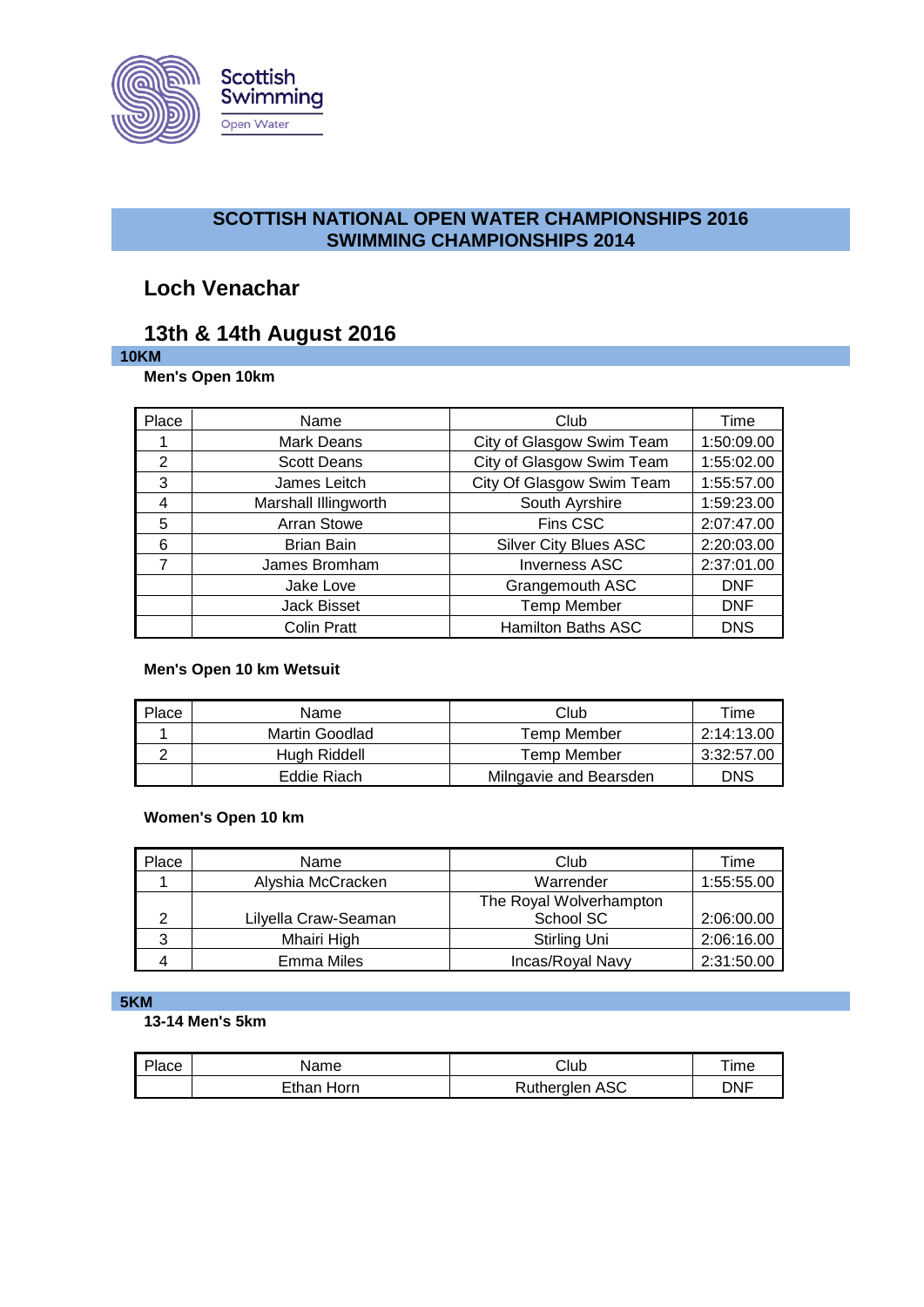

### **15-16 Men's 5km**

| Place | Name                       | Club                      | ⊺ime       |
|-------|----------------------------|---------------------------|------------|
|       | Marshall Illingworth       | South Ayrshire            | 1:10:58.00 |
|       | <b>Christopher Perrett</b> | City Of Glasgow Swim Team | 1:20:52.00 |
|       | Nicholas Ritchie           | Dunoon ASC                | <b>DNS</b> |

### **17-24 Men's 5km**

| Place | Name               | Club                      | Time       |
|-------|--------------------|---------------------------|------------|
|       | Mark Deans         | City of Glasgow Swim Team | 1:07:13.00 |
|       | <b>Scott Deans</b> | City of Glasgow Swim Team | 1:07:18.00 |
|       | Arran Stowe        | Fins CSC                  | 1:18:33.00 |
|       | Jake Love          | Grangemouth ASC           | 1:28:53.00 |

### **35-44 Men's 5km**

| Place | Name          | Club                      | Time       |
|-------|---------------|---------------------------|------------|
|       | James Leitch  | City Of Glasgow Swim Team | 1:10:00.00 |
|       | Colin Pratt   | Hamilton Baths ASC        | 1:14:14.00 |
|       | James Bromham | Inverness ASC             | 1:33:13.00 |

### **55+ Men's 5km**

| Place | Name          | Club                          | Time       |
|-------|---------------|-------------------------------|------------|
|       | Brian Bain    | Silver City Blues ASC         | 1:20:48.00 |
|       | Gerard Malone | <b>Inverciyde Masters ASC</b> | 1:49:15.00 |

#### **Men's 5km Wetsuit**

| Place | Name               | Club                   | Time       |
|-------|--------------------|------------------------|------------|
|       | Eddie Riach        | Milngavie and Bearsden | 1:16:08.00 |
|       | Neil Arthur        | Aberdeen ASC           | 1:25:55.00 |
| ર     | <b>Keith Scott</b> | <b>Temp Member</b>     | 1:26:54.00 |
|       | Stuart Lochray     | Lake Ontario Swim Team | 1:28:45.00 |
|       | Enrico Giacomin    | Nuoto Vicenza Libertas | 1:44:49.00 |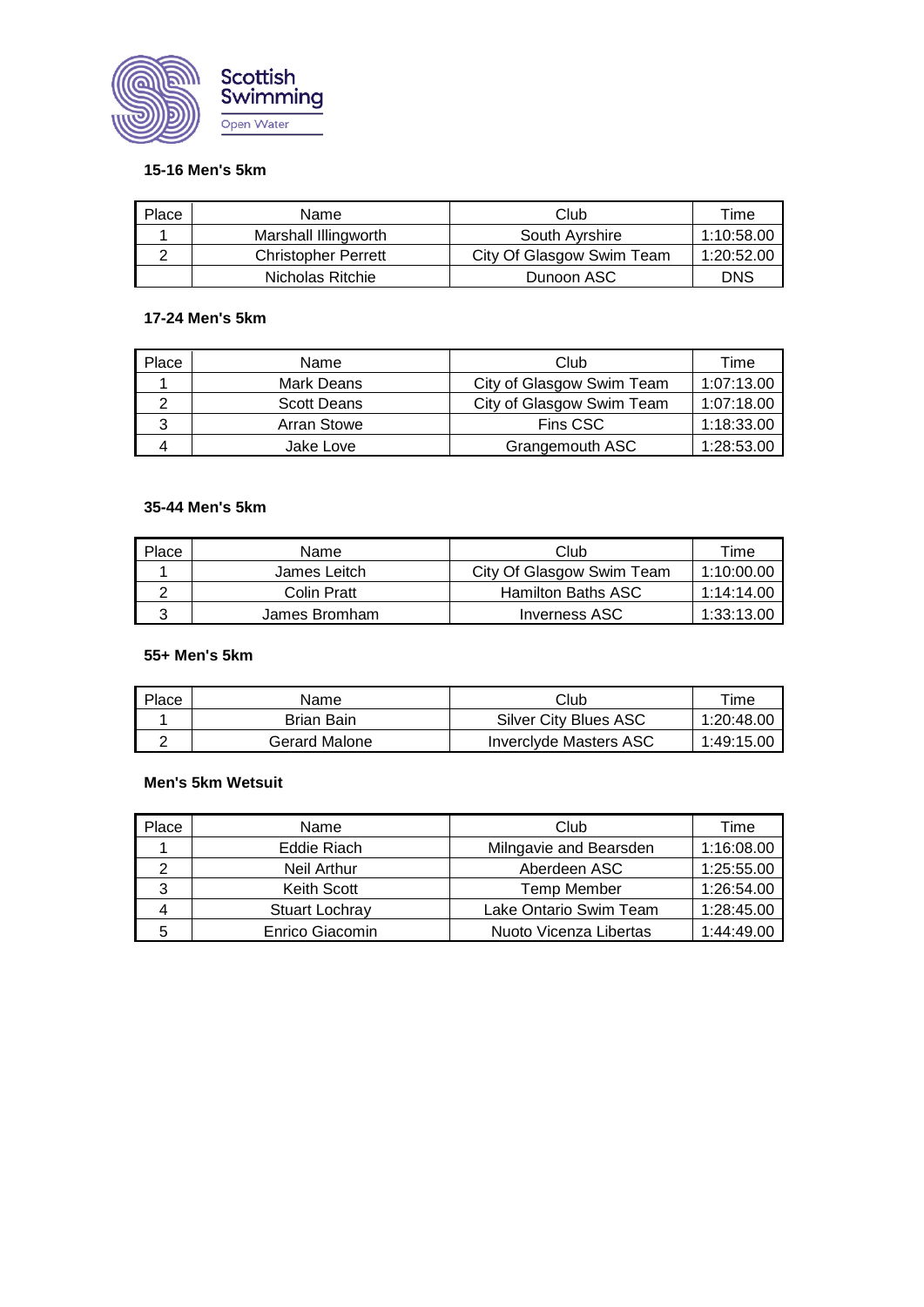

### **Men's Open 5km**

| Place | Name                       | Club                          | Time       |
|-------|----------------------------|-------------------------------|------------|
|       | <b>Mark Deans</b>          | City of Glasgow Swim Team     | 1:07:13.00 |
| 2     | <b>Scott Deans</b>         | City of Glasgow Swim Team     | 1:07:18.00 |
| 3     | James Leitch               | City Of Glasgow Swim Team     | 1:10:00.00 |
| 4     | Marshall Illingworth       | South Ayrshire                | 1:10:58.00 |
| 5     | <b>Colin Pratt</b>         | <b>Hamilton Baths ASC</b>     | 1:14:14.00 |
| 6     | <b>Arran Stowe</b>         | Fins CSC                      | 1:18:33.00 |
| 7     | <b>Brian Bain</b>          | <b>Silver City Blues ASC</b>  | 1:20:48.00 |
| 8     | <b>Christopher Perrett</b> | City Of Glasgow Swim Team     | 1:20:52.00 |
| 9     | Jake Love                  | Grangemouth ASC               | 1:28:53.00 |
| 10    | James Bromham              | <b>Inverness ASC</b>          | 1:33:13.00 |
| 11    | <b>Gerard Malone</b>       | <b>Inverclyde Masters ASC</b> | 1:49:15.00 |
|       | Ethan Horn                 | Rutherglen ASC                | <b>DNF</b> |
|       | Nicholas Ritchie           | Dunoon ASC                    | <b>DNS</b> |

# **13-14 Women's 5km**

| Place | Name            | Club           | <b>ime</b> |
|-------|-----------------|----------------|------------|
|       | Sophie Bestwick | Rutherglen ASC | DNS        |

#### **15-16 Women's 5km**

| Place | Name                 | Club                    | Time       |
|-------|----------------------|-------------------------|------------|
|       | Keanna MacInnes      | Heart Of Midlothian ASC | 1:21:30.00 |
|       | Jessica Morrison     | Kelso ASC               | 1:40:16.00 |
|       | <b>Brooke Lawrie</b> | Nairn District ASC      | <b>DNF</b> |
|       | Abbie Mitchell       | East Kilbride ASC       | <b>DNS</b> |

#### **17-24 Women's 5km**

| Place | Name                   | Club                    | Time       |
|-------|------------------------|-------------------------|------------|
|       | Alyshia McCracken      | Warrender               | 1:10:06.00 |
|       |                        | The Royal Wolverhampton |            |
| ◠     | Lilyella Craw-Seaman   | School SC               | 1:15:19.00 |
|       | Mhairi High            | Stirling Uni            | 1:16:24.00 |
|       | <b>Heather Mulvany</b> | <b>Cults Otters</b>     | 1:19:06.00 |

#### **25-34 Women's 5km**

| Place | Name       | Club             | Time       |
|-------|------------|------------------|------------|
|       | Emma Miles | Incas/Royal Navy | 1:33:19.00 |

#### **35-44 Women's 5km**

| Place | Name          | Club                    | $\tau$ ime |
|-------|---------------|-------------------------|------------|
|       |               | Motherwell & Wishaw ASC |            |
|       | Nicola Hughes | <b>Masters</b>          | 1:45:48.00 |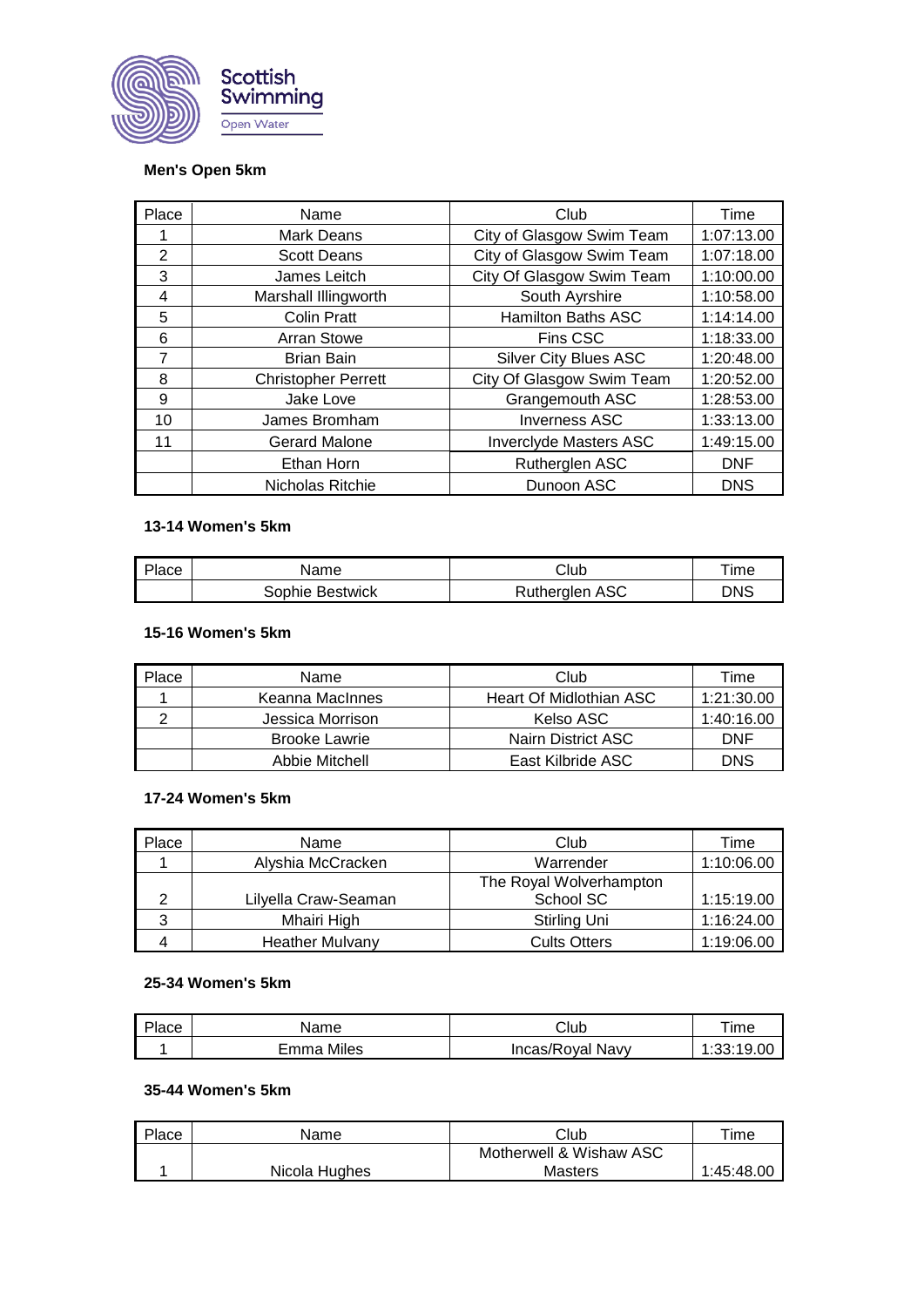

### **45-54 Women's 5km**

| Place | Name              | Club                          | ™e∍        |
|-------|-------------------|-------------------------------|------------|
|       | Lorraine Wheatlev | Motherwell and Wishaw Masters | 1:20:58.00 |
|       | Jessie Campbell   | Spencer Swim Team             | 1:30:05.00 |
|       | Pamela Flett      | Silver City Blues ASC         | <b>DNS</b> |

# **Women's Open 5km**

| Place | Name                   | Club                           | Time       |
|-------|------------------------|--------------------------------|------------|
|       | Alyshia McCracken      | Warrender                      | 1:10:06.00 |
|       |                        | The Royal Wolverhampton        |            |
| 2     | Lilyella Craw-Seaman   | School SC                      | 1:15:19.00 |
| 3     | Mhairi High            | Stirling Uni                   | 1:16:24.00 |
| 4     | <b>Heather Mulvany</b> | <b>Cults Otters</b>            | 1:19:06.00 |
| 5     | Lorraine Wheatley      | Motherwell and Wishaw Masters  | 1:20:58.00 |
| 6     | Keanna MacInnes        | <b>Heart Of Midlothian ASC</b> | 1:21:30.00 |
| 7     | Jessie Campbell        | Spencer Swim Team              | 1:30:05.00 |
| 8     | <b>Emma Miles</b>      | Incas/Royal Navy               | 1:33:19.00 |
| 9     | Jessica Morrison       | Kelso ASC                      | 1:40:16.00 |
|       |                        | Motherwell & Wishaw ASC        |            |
| 10    | Nicola Hughes          | Masters                        | 1:45:48.00 |
|       | <b>Brooke Lawrie</b>   | <b>Nairn District ASC</b>      | DNF        |
|       | Pamela Flett           | <b>Silver City Blues ASC</b>   | <b>DNS</b> |
|       | Sophie Bestwick        | Rutherglen ASC                 | <b>DNS</b> |
|       | Abbie Mitchell         | East Kilbride ASC              | <b>DNS</b> |

#### (Course amended for weather conditions)

### **13-14 Men's 2km**

**2KM**

| Place          | Name                 | Club                          | Time       |
|----------------|----------------------|-------------------------------|------------|
|                | Johann Fawcett       | Rutherglen ASC                | 30:34.10   |
| $\overline{2}$ | Joseph Brownlie      | <b>Fauldhouse Penguins SC</b> | 32:27.30   |
| 3              | Nathan Grimley       | <b>Fauldhouse Penguins SC</b> | 34:26.00   |
| 4              | <b>Matthew Dwane</b> | Grangemouth ASC               | 34:31.00   |
| 5              | Struan Kingdom       | <b>Ren 96</b>                 | 36:44.00   |
| 6              | <b>Bryce Procter</b> | <b>Dumfries ASC</b>           | 39:09.00   |
| 7              | Euan McMeekin        | Grangemouth ASC               | 41:21.00   |
| 8              | Alistair Gibson      | Dunoon ASC                    | 43:07.00   |
|                | <b>Jack Calvert</b>  | Grangemouth ASC               | <b>DNF</b> |
|                | Conan Mowbray        | City Of Glasgow Swim Team     | <b>DNF</b> |
|                | <b>Myles Lapsley</b> | <b>Fauldhouse Penguins SC</b> | <b>DNF</b> |
|                | Sean Craigmile       | Haddington                    | <b>DNF</b> |
|                | Ethan Horn           | Rutherglen ASC                | <b>DNS</b> |
|                | <b>Jack Wales</b>    | City Of Glasgow Swim Team     | <b>DNS</b> |
|                | Archibald Sorensen   | <b>Warrender Baths</b>        | <b>DNS</b> |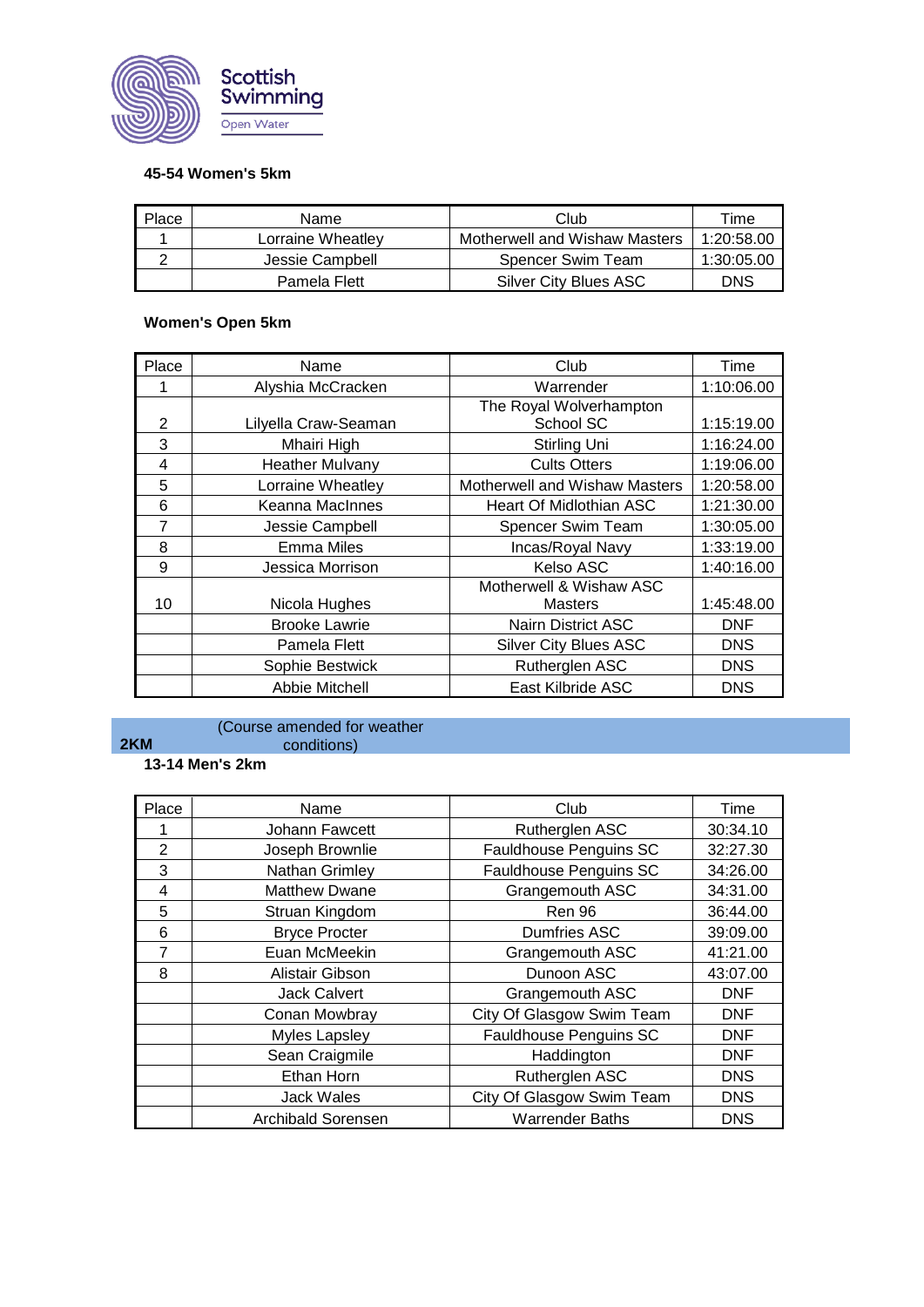

# **15-16 Men's 2km**

| Place | Name                       | Club                      | Time     |
|-------|----------------------------|---------------------------|----------|
|       | Marshall Illingworth       | South Ayrshire            | 28:55.00 |
|       | Tom Robinson               | <b>Ulverston ASC</b>      | 30:34.20 |
| 2     | <b>Christopher Perrett</b> | City Of Glasgow Swim Team | 32:27.20 |
|       | Jack Mowbray               | City Of Glasgow Swim Team | 38:10.00 |

### **17-24 Men's 2km**

| Place | Name               | Club                      | ⊺ime     |
|-------|--------------------|---------------------------|----------|
|       | Mark Deans         | City of Glasgow Swim Team | 27:18.00 |
|       | <b>Scott Deans</b> | City of Glasgow Swim Team | 27:49.00 |
| J     | <b>Arran Stowe</b> | Fins CSC                  | 29:50.00 |
|       | Jake Love          | Grangemouth ASC           | 33:17.00 |

### **35-44 Men's 2km**

| Place | Name                   | Club                      | Time       |
|-------|------------------------|---------------------------|------------|
|       | James Leitch           | City Of Glasgow Swim Team | 28:33.00   |
|       | James Bromham          | <b>Inverness ASC</b>      | 38:31.00   |
|       | <b>Richard Collins</b> | <b>Stirling Swimming</b>  | 43:44.00   |
|       | Colin Pratt            | Hamilton Baths ASC        | <b>DNS</b> |

## **55+ Men's 2km**

| Place | Name                 | Club                          | Time       |
|-------|----------------------|-------------------------------|------------|
|       | <b>Brian Bain</b>    | <b>Silver City Blues ASC</b>  | 32:46.00   |
|       | Gianfranco Mazzoni   | <b>Inverclyde Masters</b>     | 46:17.00   |
| 3     | <b>Gerard Malone</b> | <b>Inverciyde Masters ASC</b> | 48:51.00   |
|       | Martin Jamieson      | <b>Ren 96</b>                 | 54:21.00   |
|       | Lindsay Foster       | South Ayrshire ASC            | <b>DNS</b> |
|       | <b>Robert Szmidt</b> | South Ayrshire                | <b>DNS</b> |

### **Men's 2km Wetsuit**

| Place | Name       | Club                 | $\tau$ ime |
|-------|------------|----------------------|------------|
|       | Alex Miles | Roval Navy Triathlon | 58:06.00   |

### **Men's Open 2km**

| Place | Name                 | Club                      | Time     |
|-------|----------------------|---------------------------|----------|
|       | <b>Mark Deans</b>    | City of Glasgow Swim Team | 27:18.00 |
| 2     | <b>Scott Deans</b>   | City of Glasgow Swim Team | 27:49.00 |
| 3     | James Leitch         | City Of Glasgow Swim Team | 28:33.00 |
|       | Marshall Illingworth | South Ayrshire            | 28:55.00 |
| 5     | <b>Arran Stowe</b>   | Fins CSC                  | 29:50.00 |
| 6     | Johann Fawcett       | Rutherglen ASC            | 30:34.10 |
|       | Tom Robinson         | <b>Ulverston ASC</b>      | 30:34.20 |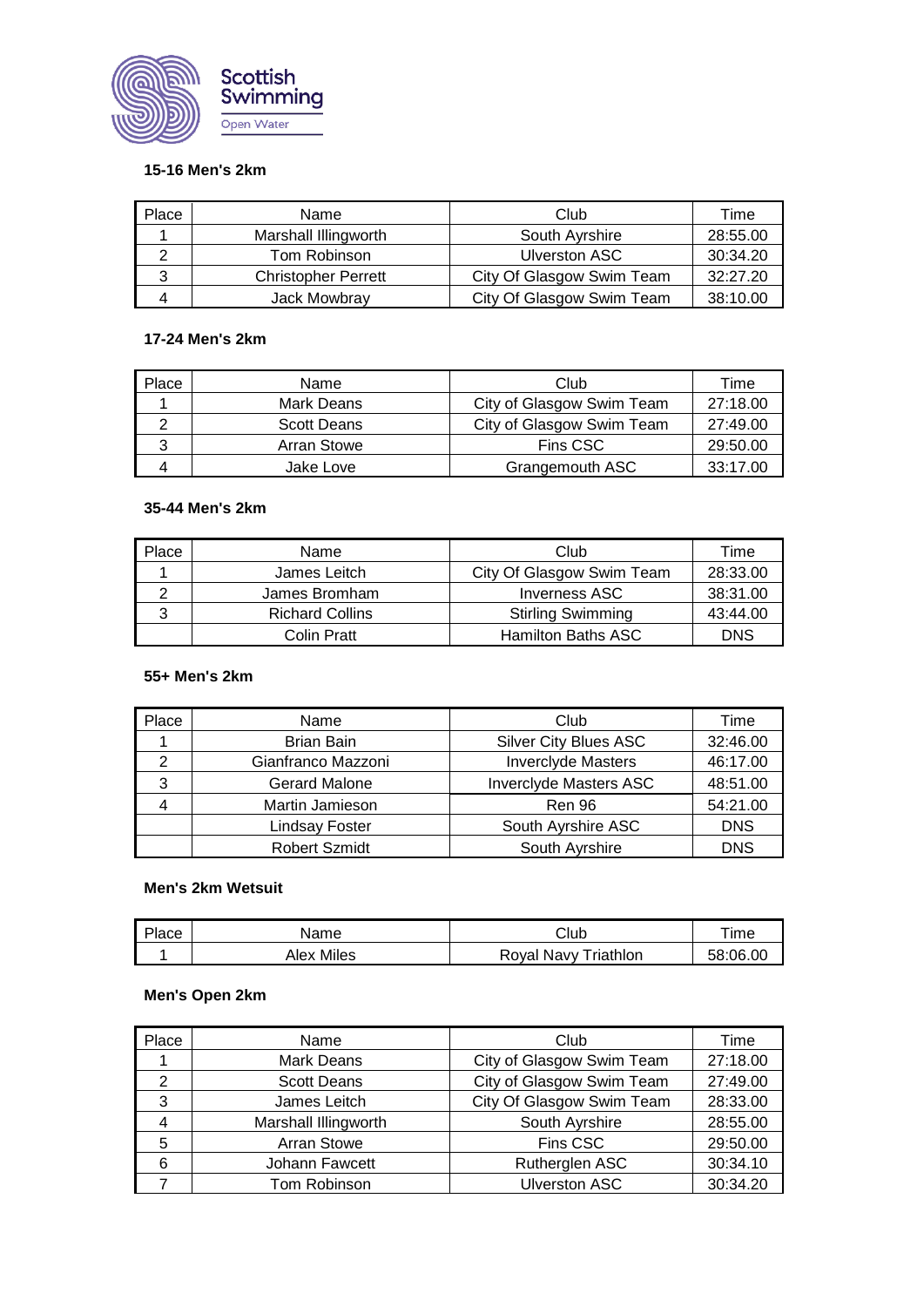

Scottish<br>Swimming Open Water

| 8  | <b>Christopher Perrett</b> | City Of Glasgow Swim Team    | 32:27.20   |
|----|----------------------------|------------------------------|------------|
| 9  | Joseph Brownlie            | Fauldhouse Penguins SC       | 32:27.30   |
| 10 | <b>Brian Bain</b>          | <b>Silver City Blues ASC</b> | 32:46.00   |
| 11 | Jake Love                  | Grangemouth ASC              | 33:17.00   |
| 12 | Nathan Grimley             | Fauldhouse Penguins SC       | 34:26.00   |
| 13 | <b>Matthew Dwane</b>       | Grangemouth ASC              | 34:31.00   |
| 14 | Struan Kingdom             | Ren 96                       | 36:44.00   |
| 15 | Jack Mowbray               | City Of Glasgow Swim Team    | 38:10.00   |
| 16 | James Bromham              | <b>Inverness ASC</b>         | 38:31.00   |
| 17 | <b>Bryce Procter</b>       | <b>Dumfries ASC</b>          | 39:09.00   |
| 18 | Euan McMeekin              | Grangemouth ASC              | 41:21.00   |
| 19 | Alistair Gibson            | Dunoon ASC                   | 43:07.00   |
| 20 | <b>Richard Collins</b>     | <b>Stirling Swimming</b>     | 43:44.00   |
| 21 | Gianfranco Mazzoni         | <b>Inverclyde Masters</b>    | 46:17.00   |
| 22 | <b>Gerard Malone</b>       | Inverclyde Masters ASC       | 48:51.00   |
| 23 | Martin Jamieson            | Ren 96                       | 54:21.00   |
|    | <b>Jack Calvert</b>        | Grangemouth ASC              | <b>DNF</b> |
|    | Conan Mowbray              | City Of Glasgow Swim Team    | <b>DNF</b> |
|    | <b>Myles Lapsley</b>       | Fauldhouse Penguins SC       | <b>DNF</b> |
|    | Sean Craigmile             | Haddington                   | <b>DNF</b> |
|    | <b>Colin Pratt</b>         | <b>Hamilton Baths ASC</b>    | <b>DNS</b> |
|    | <b>Lindsay Foster</b>      | South Ayrshire ASC           | <b>DNS</b> |
|    | <b>Robert Szmidt</b>       | South Ayrshire               | <b>DNS</b> |
|    | Ethan Horn                 | Rutherglen ASC               | <b>DNS</b> |
|    | <b>Jack Wales</b>          | City Of Glasgow Swim Team    | <b>DNS</b> |
|    | <b>Archibald Sorensen</b>  | <b>Warrender Baths</b>       | <b>DNS</b> |

### **13-14 Women's 2km**

| Place | Name                     | Club                        | Time       |
|-------|--------------------------|-----------------------------|------------|
|       | Lily-Jane Evans-Haggerty | City Of Glasgow Swim Team   | 32:47.00   |
| 2     | Louise Bradley           | Rutherglen ASC              | 36:43.00   |
| 3     | Reece Sharp              | City Of Glasgow Swim Team   | 36:59.00   |
| 4     | Amy McGhee               | Rutherglen ASC              | 37:11.00   |
| 5     | Erica Wood               | <b>Buckie ASC</b>           | 37:13.00   |
| 6     | Sasha Borisenko          | Fauldhouse Penguins SC      | 41:21.00   |
|       | Mabel Wylie              | <b>Ren 96</b>               | <b>DNF</b> |
|       | Sophie Bestwick          | Rutherglen ASC              | <b>DNS</b> |
|       | Natalie Curran           | <b>Dundee City Aquatics</b> | <b>DNS</b> |

### **15-16 Women's 2km**

| Place | Name                    | Club                      | Time       |
|-------|-------------------------|---------------------------|------------|
|       | Keanna MacInnes         | Heart Of Midlothian ASC   | 30:36.00   |
| 2     | Hannah Kerr             | <b>Inverness ASC</b>      | 31:32.00   |
| 3     | <b>Brooke Lawrie</b>    | <b>Nairn District ASC</b> | 32:23.00   |
| 4     | <b>Rachel Calvert</b>   | Grangemouth ASC           | 33:38.00   |
| 5     | Kiara Mackay            | Fins CSC                  | 33:57.00   |
| 6     | Jessica Morrison        | Kelso ASC                 | 35:01.00   |
|       | Libby McMeekin          | Grangemouth ASC           | 37:10.00   |
|       | Kayleigh Hartley-Watson | Dunoon ASC                | <b>DNS</b> |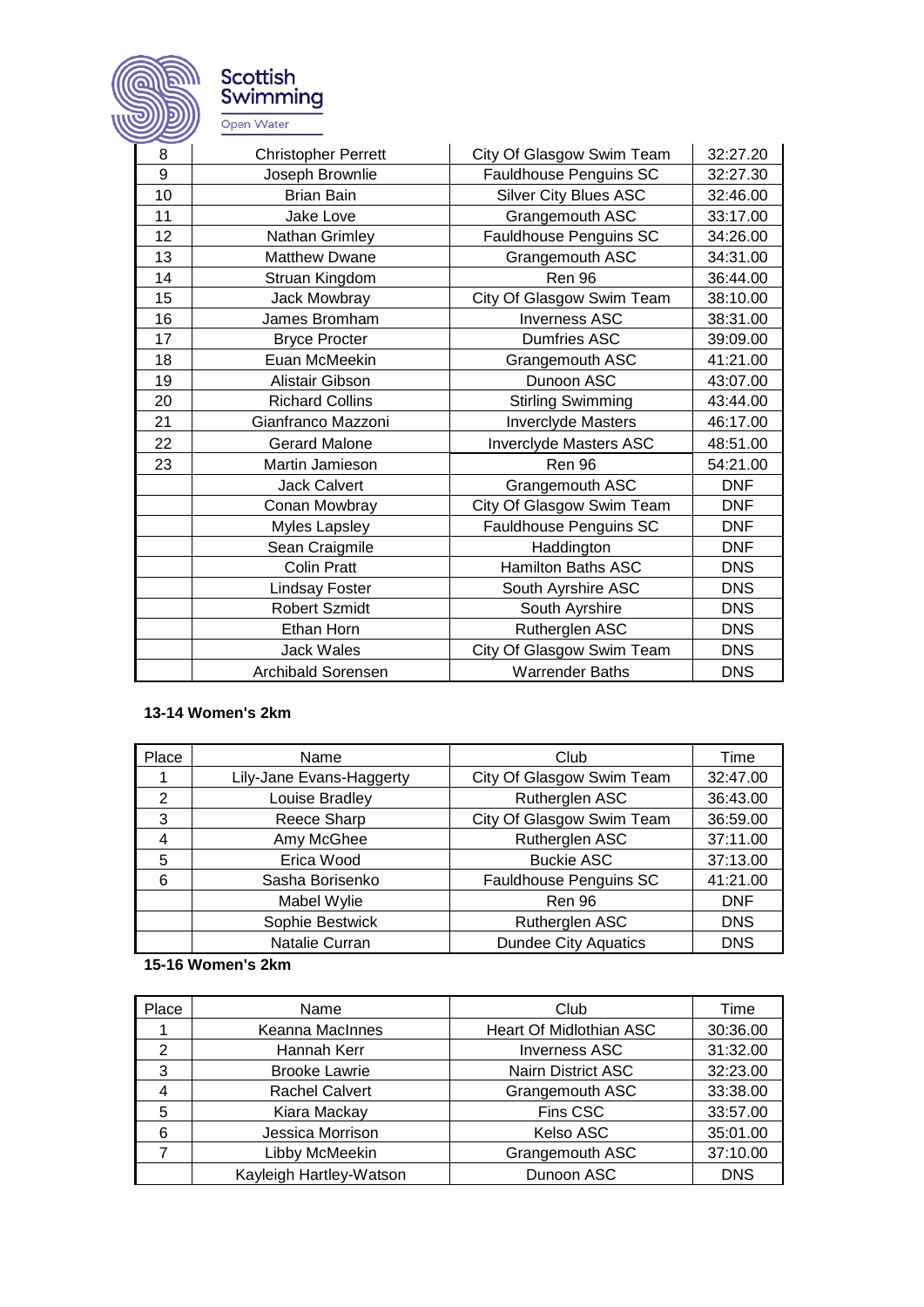

### **17-24 Women's 2km**

| Place | Name              | Club          | Time     |
|-------|-------------------|---------------|----------|
|       | Alvshia McCracken | Warrender     | 28:43.00 |
|       | Mhairi High       | Stirling Uni  | 30:07.00 |
|       | Lvnn Macdonald    | <b>REN 96</b> | 33:52.00 |
|       | Naoise Warner     | Temp Member   | 42:20.00 |

#### **25-34 Women's 2km**

| Place | Name       | Club             | ™e       |
|-------|------------|------------------|----------|
|       | Emma Miles | Incas/Royal Navy | 34:01.00 |
|       | Rona Smith | Temp Member      | 48:36.00 |

# **35-44 Women's 2km**

| Place | Name          | Club                    | $\tau$ ime |
|-------|---------------|-------------------------|------------|
|       |               | Motherwell & Wishaw ASC |            |
|       | Nicola Hughes | Masters                 | <b>DNS</b> |

### **45-54 Women's 2km**

| Place | Name              | Club                                 | Time       |
|-------|-------------------|--------------------------------------|------------|
|       | Linda Jordinson   | <b>Silver City Blues ASC</b>         | 48:16.00   |
| ◠     | Lesley Nevin      | <b>Motherwell Masters</b>            | 49:33.00   |
| 3     | Diane Lee         | <b>Ren 96</b>                        | 51:44.00   |
|       | Pamela Flett      | <b>Silver City Blues ASC</b>         | <b>DNS</b> |
|       | Lorraine Wheatley | <b>Motherwell and Wishaw Masters</b> | <b>DNS</b> |

### **55+ Women's 2km**

| Place | Name           | Club                          | ™e       |
|-------|----------------|-------------------------------|----------|
|       |                | Motherwell and Wishaw Masters |          |
|       | Fiona Christie | ASC                           | 37:07.00 |

### **Women's 2km Wetsuit**

| Place | Name         | Club          | Time     |
|-------|--------------|---------------|----------|
|       | Daisy Wisely | Inverness ASC | 34:06.00 |
|       | Jayne Prins  | <b>Ren 96</b> | DNS      |

### **Women's Open 2km**

| Place | Name                 | Club                      | Time     |
|-------|----------------------|---------------------------|----------|
|       | Alyshia McCracken    | Warrender                 | 28:43.00 |
|       | Mhairi High          | Stirling Uni              | 30:07.00 |
| 3     | Keanna MacInnes      | Heart Of Midlothian ASC   | 30:36.00 |
|       | Hannah Kerr          | <b>Inverness ASC</b>      | 31:32.00 |
| 5     | <b>Brooke Lawrie</b> | <b>Nairn District ASC</b> | 32:23.00 |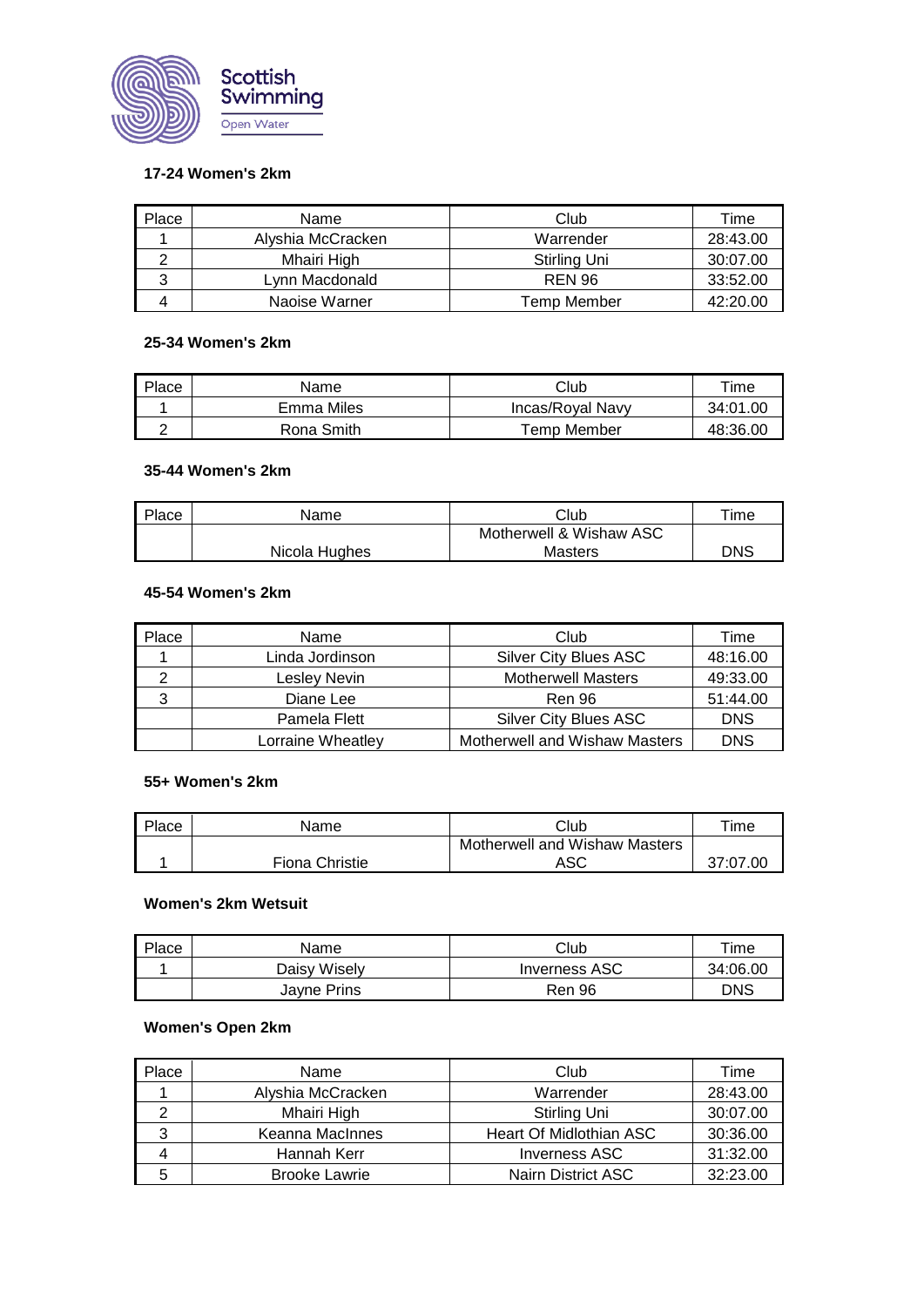

Scottish<br>Swimming Open Water

| 6                | Lily-Jane Evans-Haggerty | City Of Glasgow Swim Team     | 32:47.00   |
|------------------|--------------------------|-------------------------------|------------|
| $\overline{7}$   | <b>Rachel Calvert</b>    | Grangemouth ASC               | 33:38.00   |
| 8                | Lynn Macdonald           | <b>REN 96</b>                 | 33:52.00   |
| $\boldsymbol{9}$ | Kiara Mackay             | Fins CSC                      | 33:57.00   |
| 10               | Emma Miles               | Incas/Royal Navy              | 34:01.00   |
| 11               | Jessica Morrison         | Kelso ASC                     | 35:01.00   |
| 12               | Louise Bradley           | Rutherglen ASC                | 36:43.00   |
| 13               | Reece Sharp              | City Of Glasgow Swim Team     | 36:59.00   |
|                  |                          | Motherwell and Wishaw Masters |            |
| 14               | Fiona Christie           | <b>ASC</b>                    | 37:07.00   |
| 15               | Libby McMeekin           | Grangemouth ASC               | 37:10.00   |
| 16               | Amy McGhee               | Rutherglen ASC                | 37:11.00   |
| 17               | Erica Wood               | <b>Buckie ASC</b>             | 37:13.00   |
| 18               | Sasha Borisenko          | Fauldhouse Penguins SC        | 41:21.00   |
| 19               | Naoise Warner            | <b>Temp Member</b>            | 42:20.00   |
| 20               | Linda Jordinson          | <b>Silver City Blues ASC</b>  | 48:16.00   |
| 21               | Rona Smith               | <b>Temp Member</b>            | 48:36.00   |
| 22               | <b>Lesley Nevin</b>      | <b>Motherwell Masters</b>     | 49:33.00   |
| 23               | Diane Lee                | <b>Ren 96</b>                 | 51:44.00   |
|                  | Mabel Wylie              | <b>Ren 96</b>                 | <b>DNF</b> |
|                  |                          | Motherwell & Wishaw ASC       |            |
|                  | Nicola Hughes            | <b>Masters</b>                | <b>DNS</b> |
|                  | Pamela Flett             | <b>Silver City Blues ASC</b>  | <b>DNS</b> |
|                  | Lorraine Wheatley        | Motherwell and Wishaw Masters | <b>DNS</b> |
|                  | Sophie Bestwick          | Rutherglen ASC                | <b>DNS</b> |
|                  | Kayleigh Hartley-Watson  | Dunoon ASC                    | <b>DNS</b> |
|                  | Natalie Curran           | <b>Dundee City Aquatics</b>   | <b>DNS</b> |
|                  |                          |                               |            |